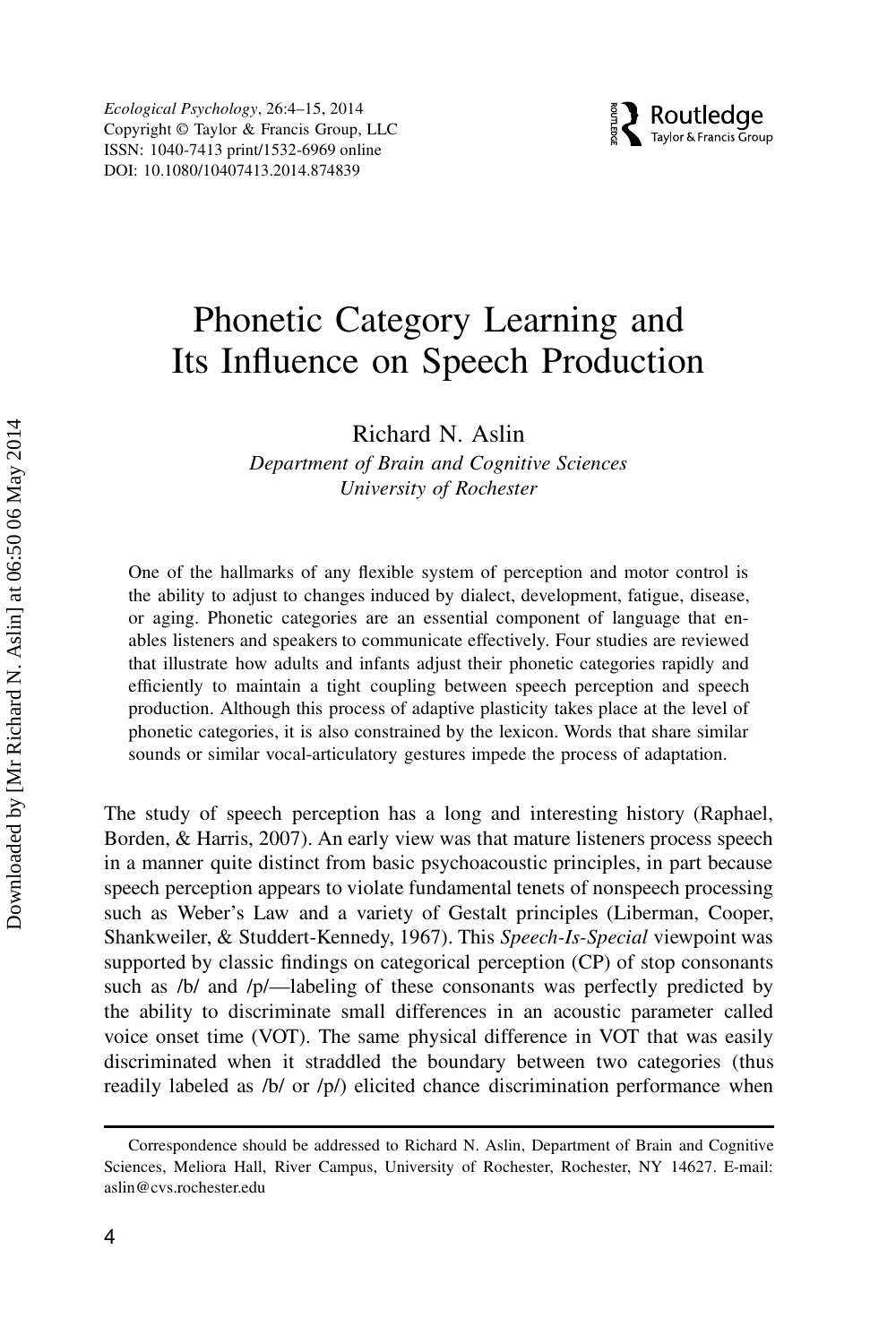both VOT tokens came from the same category (either both /b/ or both /p/). Despite the fact that the canonical view of CP was known to be incorrect in the mid-1970s (Pisoni & Tash, 1974), it has persisted as settled dogma for over 40 years (see further evidence of within-category sensitivity in adults by McMurray, Tanenhaus, & Aslin, 2002, and in infants by McMurray & Aslin, 2005). Moreover, the notion that speech-is-special—although certainly true in a general sense—is not supported by specific corollaries of that theory. Notably, (a) some nonspeech sounds are also perceived categorically, even by infants; (b) infants perceive many nonnative speech sounds categorically, despite never having been exposed to these sounds; and (c) several *nonhuman* species perceive speech categorically. Why does the canonical view of CP persist in the face of this countervailing evidence? One reason is that CP captures a fact about the close coupling of speech production and speech perception. Speech sounds produced by a given talker form a distribution of tokens that lie along one or more acoustic dimensions, and listeners interpret those tokens in such a way that they map seamlessly onto the intended target (e.g., the  $/b/$  or  $/p/$  category) of that talker's productions.

In the past decade, there has been a resurgence of interest in the mechanisms of adaptive plasticity that enable speech perception and speech production to maintain the accuracy of communicative intent between speaker and listener. One important observation made in recent years—even though recognized in qualitative form decades ago—is that listeners must be sensitive to the distributional properties of the speech sounds to which they are exposed in their listening environment. That is, in addition to *talker-specific* distributions, there are also *dialect* or *talker-general* distributions that represent the aggregate of the acoustic/phonetic variations to which listeners in a given native-language dialect are exposed (see Figure 1a). Speakers must produce speech tokens that fall within these distributions or risk being misinterpreted, and listeners must assign these speech tokens to the appropriate phonological category to avoid misunderstandings.

There is compelling evidence from several decades of research on infant speech perception (Kuhl, 2004; Werker, Yeung, & Yoshida, 2012) that these phonetic categories are tuned by early exposure to massive amounts of distributional information. Interestingly, this exposure narrows initially exuberant discriminative sensitivity. That is, in contrast to most findings from studies of development, infants are *more* sensitive than their parents to phonetic distinctions that are absent in their native language. Werker and Tees (1984) showed that 6-month-olds from an English-speaking environment could discriminate a non-English phonetic contrast that their parents could not discriminate. But only a few months later these same infants were unable to make this same phonetic discrimination, becoming adultlike presumably by implicitly learning that certain distributions were not attested in their language environment. Maye, Werker, and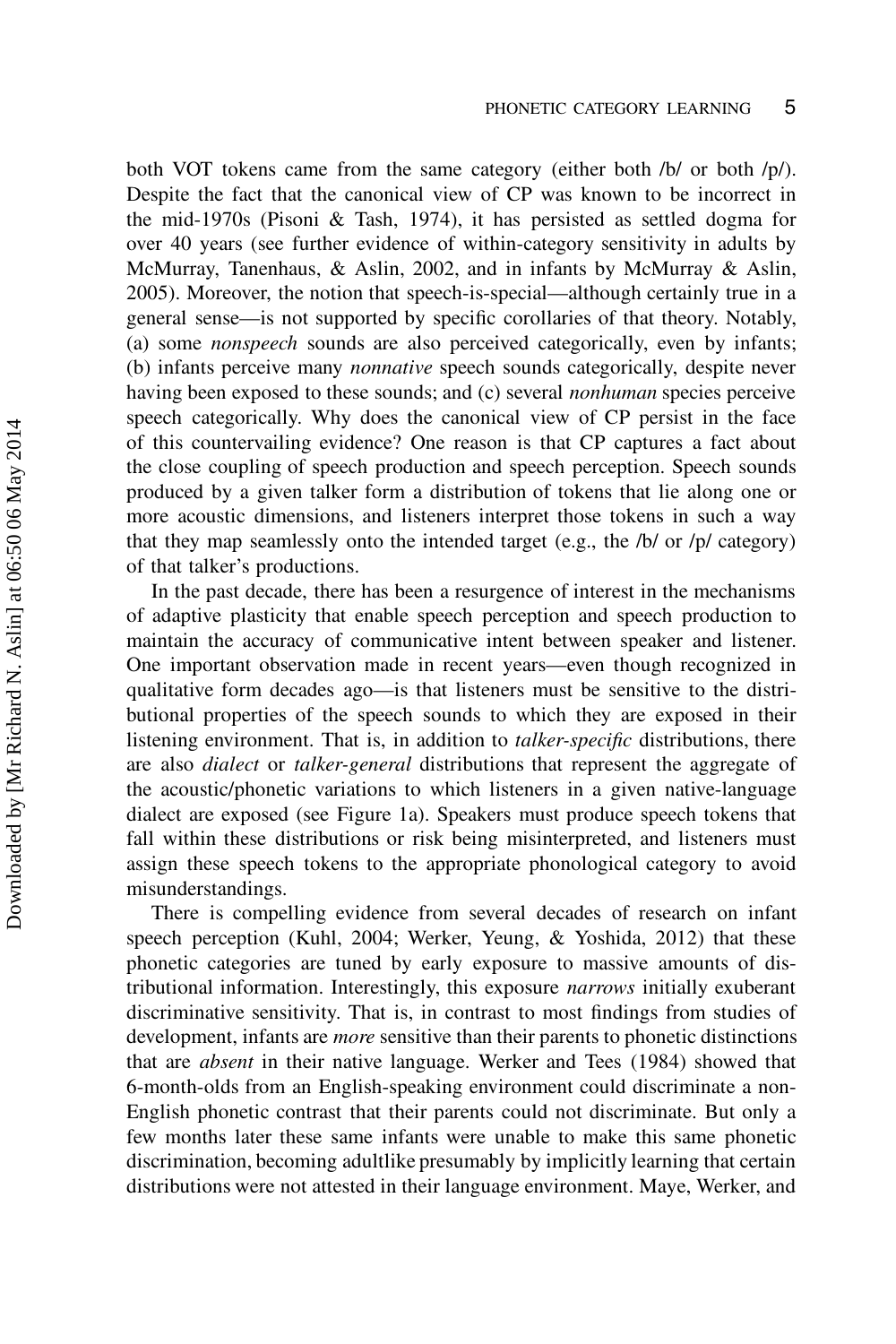

(b)

FIGURE 1 (a) Schematic of two phonetic categories and the repetition of a single category adaptor. (b) Result of selective adaptation on category labeling (color figure available online).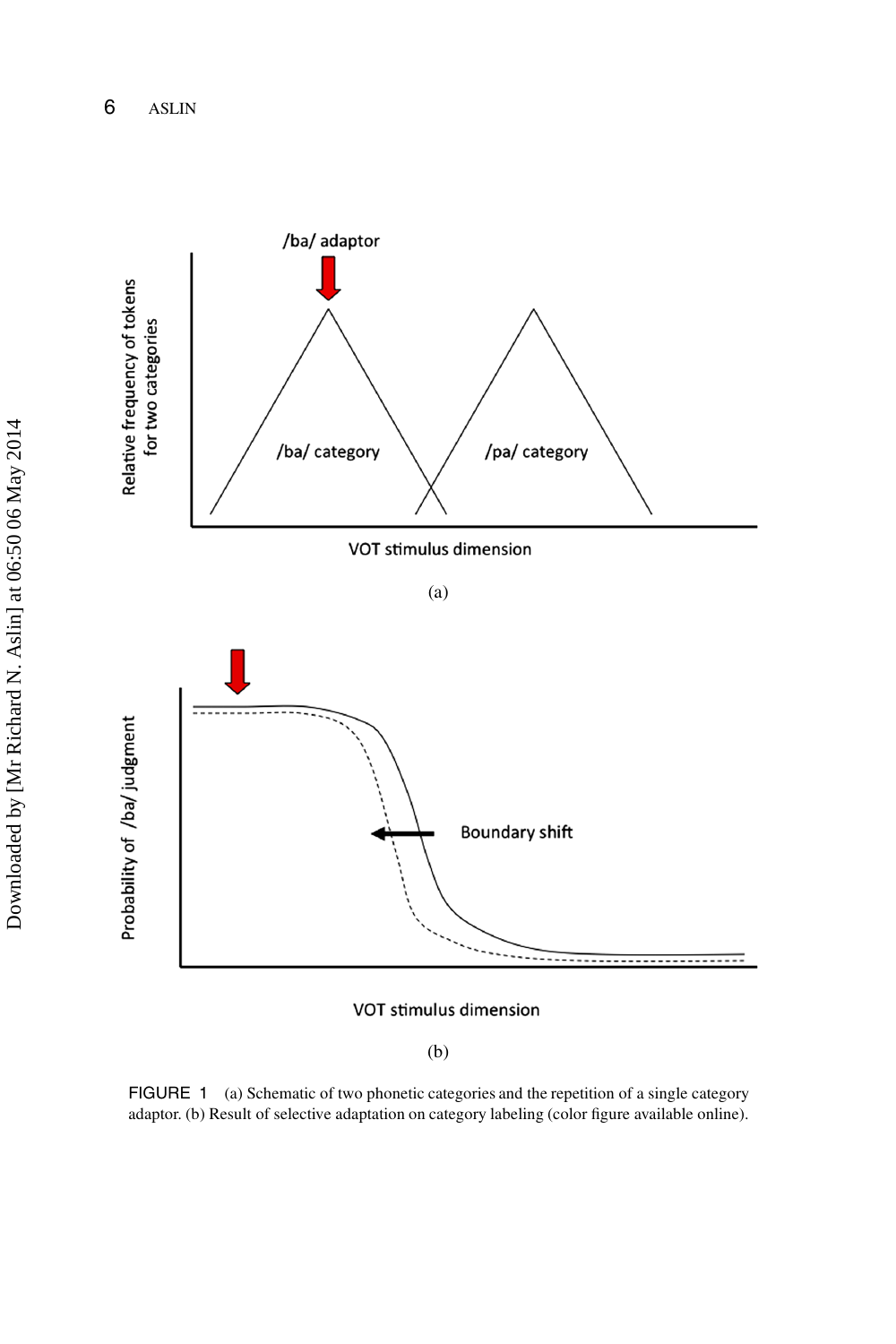Gerken (2002) and Maye, Weiss, and Aslin (2008) showed that similar changes in phonetic discrimination could be induced by short-term laboratory exposure.

Adults are not immune to being susceptible to changes in these distributional properties of acoustic/phonetic information. In classic experiments under the rubric of selective adaptation, it was shown that adults' judgments of phoneticcategory membership were influenced by listening to a single, repeated speech token. When this token came from the peak of the phonetic category distribution (i.e., the prototype), subsequent judgments of tokens near the category boundary were less likely to be assigned to that prototype (see Figure 1b). That is, a narrowing of the distribution around the mean of the category—in the most extreme way by only presenting tokens at the mean, with zero variance—had the effect of restricting the interpretation of exemplars that deviated from that prototype. If a postadaptation test token was too far from the category mean, it was now more likely to be interpreted as a member of the adjacent category along the phonetic dimension being manipulated.

In the sections that follow, four studies conducted over the past few years by my students and colleagues are reviewed. Each bears on the foregoing question of how phonetic categories undergo reorganization in response to changes in the distributional properties of speech input. The bottom line from these studies is that adults and infants are remarkably sensitive to these distributional properties and use them to fine-tune their interpretations of speech signals in an ongoing and rapid manner. Moreover, these adaptive processes occur both at the level of syllables and at the level of words, suggesting that the manner in which the lexicon—the mental dictionary—is organized plays an important role in this adaptation process. Finally, sensitivity to distributional information in speech categories plays itself out in the control of motor commands to the vocalarticulatory apparatus so that speech production, as well as speech perception, is being updated continuously to adapt to fatigue, development, and other perturbations of the production system.

## DISTRIBUTIONAL LEARNING OF SPEECH **CATEGORIES**

As summarized earlier, the selective-adaptation paradigm provided a stark contrast between the natural variability of speech productions to which a listener is exposed by narrowing that distribution to a single token at the category mean. Meghan Clayards, in her dissertation (see Clayards, Tanenhaus, Aslin, & Jacobs, 2008), asked a more subtle question: Do listeners update their phonetic category judgments based on the variance of tokens drawn from the category? As shown in Figure 2, the means of the two categories lying along a VOT continuum were not altered, but the variances of the two category distributions differed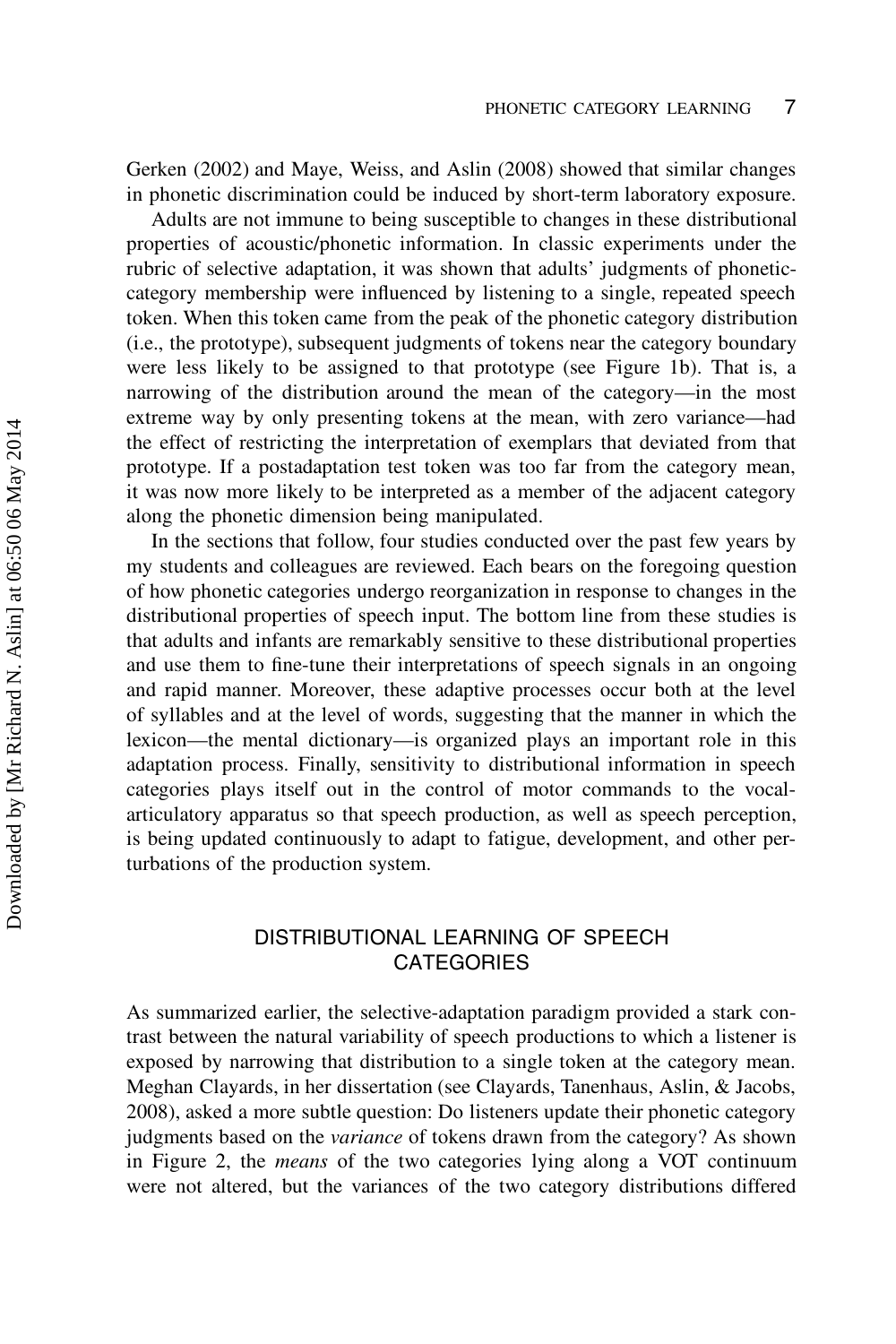

FIGURE 2 Narrow (black) and wide (red) distributions and predicted labeling functions (color figure available online).

across exposure conditions for two groups of adults. The means were chosen to match the existing prototypes of the dialect from which the participants were sampled, and the variance of the *wide* distribution was chosen to match the existing variance of this dialect. At issue was whether adults assigned to the narrow distribution would implicitly learn that the sharpness of the category boundary was steeper compared with the wide (control) condition.

Adults were exposed to either the narrow or wide distribution in the context of a word-identification task using the Visual Word paradigm. In this paradigm, participants view a four-alternative picture selection display and hear instructions of the form "Click on the [word]." Their eye gaze is monitored as they perform this simple mouse-click task because these shifts in gaze have been shown to be reflective of the online decision process that eventuates in the final selection (i.e., the click of the mouse on one of the four pictures). Over the course of an hour of exposure to words that began with either the consonant /b/ or /p/ (as well as unrelated filler items), participants were exposed to exemplars of /b/-onset and /p/-onset words whose VOT was drawn from either the narrow or wide distribution.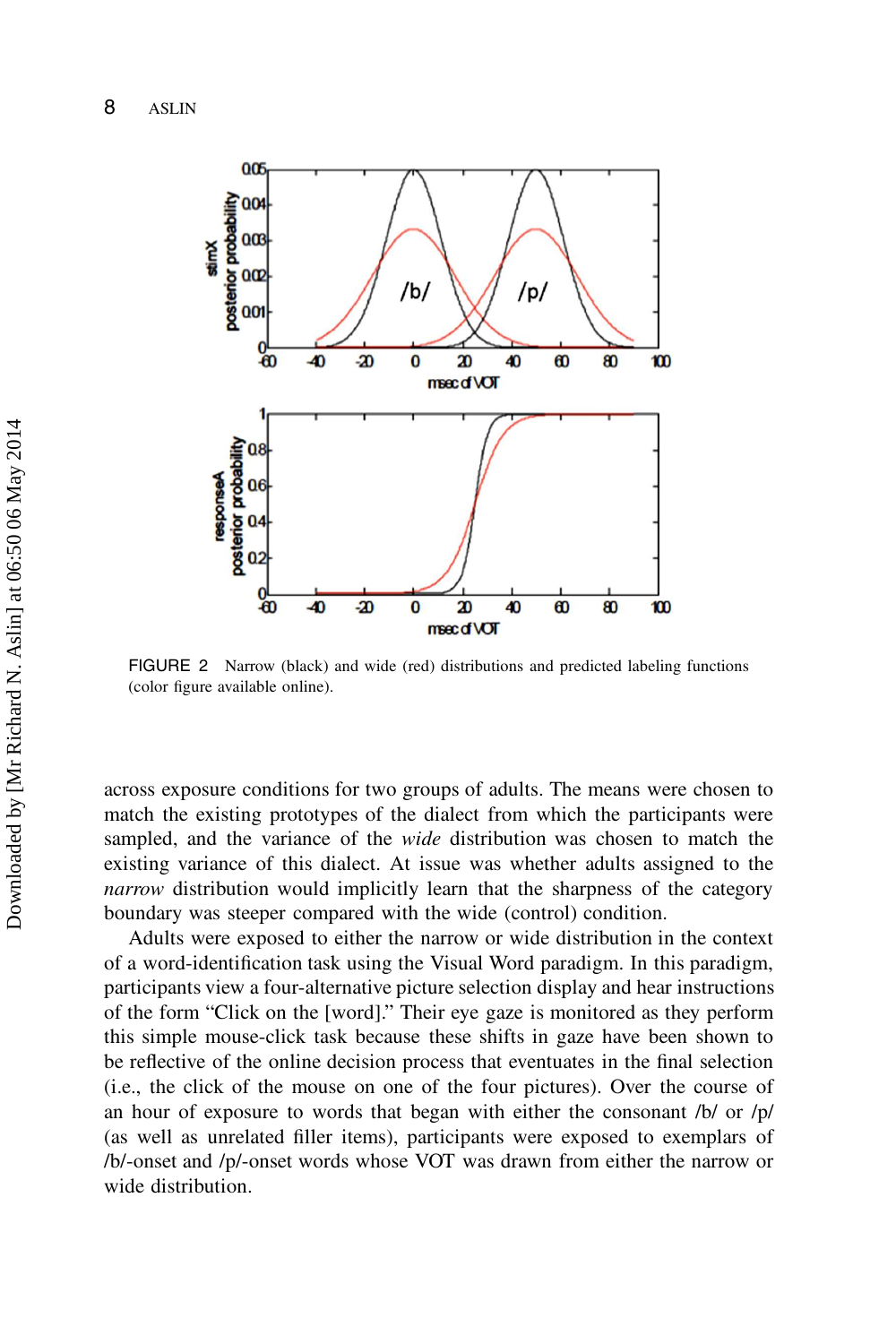As shown in Figure 3a, the mouse-click judgments supported the prediction that the narrow variance would induce sharper category boundaries—the slope of the identification function was steeper for participants in the narrow than in the wide condition. Moreover, as shown in Figure 3b, the probability that participants would move their gaze to the incorrect category (e.g., a look to peach when the exemplar was beach) was greater in the wide than in the narrow condition. This indicates that there was greater uncertainty about which word was presented in the wide condition, especially as the VOT value of that word approached the category boundary. It is important to note that the level of uncertainty reflected in these gaze data was estimated only from trials in which the participants accurately judged the identity of the word (i.e., their mouseclick was correct). Recall that the means of the two VOT categories were not altered—only the variances were manipulated. Overall, then, these data suggest that adults are rapidly taking into account the detailed distributional properties of the acoustic/phonetic input to which they are exposed and adjusting their category judgments accordingly. This mechanism of distributional learning is undoubtedly implicit in that participants are not aware of the differences in variance—and yet they must be capable of detecting the small differences in VOT that define the variances around the means.

The Clayards et al. (2008) study provides evidence for exquisite sensitivity to the distributional properties of speech in a laboratory context. But in the real world, listeners are confronted with much more variable input, in part due to hearing multiple talkers and even multiple dialects. How do listeners balance the need to correctly interpret subtle acoustic/phonetic differences within a given dialect and yet be flexible enough to adjust their interpretations across the much larger differences that are present between dialects? For example, when a speaker of American English says boat [bot] and a speaker of British English says boat [bowt], they intend to convey the same lexical item but instantiate it with different canonical pronunciations.

Jessica Maye addressed this question by determining whether listeners rapidly adjust their interpretation of dialect differences (Maye, Aslin, & Tanenhaus, 2008). Rather than explicitly training adults on specific lexical items (e.g., seeing a picture of a boat and hearing a talker say the word boat with a particular pronunciation), we asked whether mere exposure to a novel dialect would induce listeners to implicitly update their "pronunciation dictionary" for that dialect. We also asked whether this updating only applied to words that were contained in the input or whether it would generalize to unattested words that shared features of the novel dialect.

The basic design of the Maye, Aslin, et al. (2008) study was to have adults listen to a story—two chapters from The Wizard of Oz—spoken by a speech synthesizer. In Phase 1, the synthesizer used the standard pronunciation of American English. Thus, sentences were of the form "The wicked witch of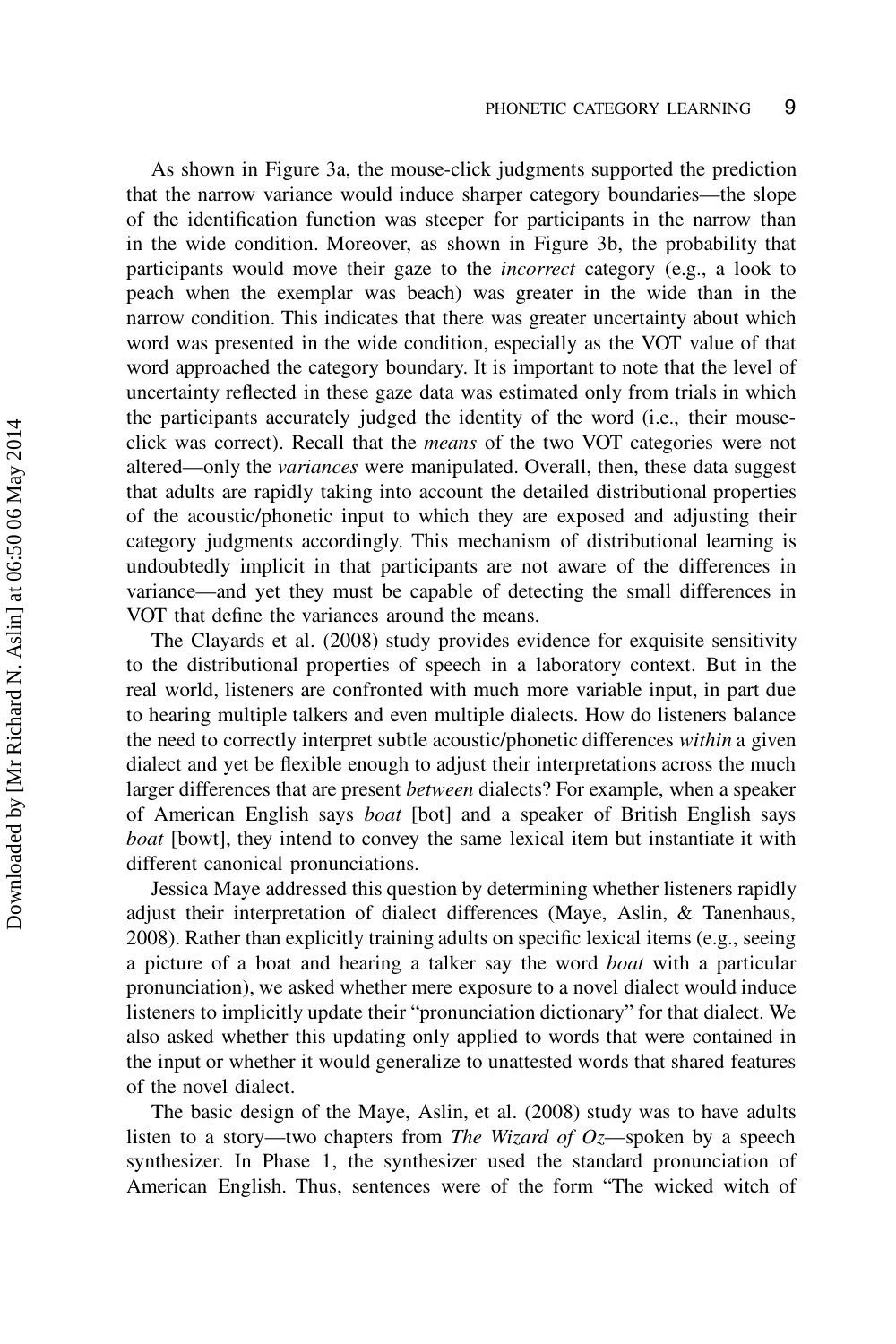

(a)



FIGURE 3 (a) Resultant labeling functions based on mouse-click responses. (b) Proportions of gaze directed to the nonselected (competitor) category choice.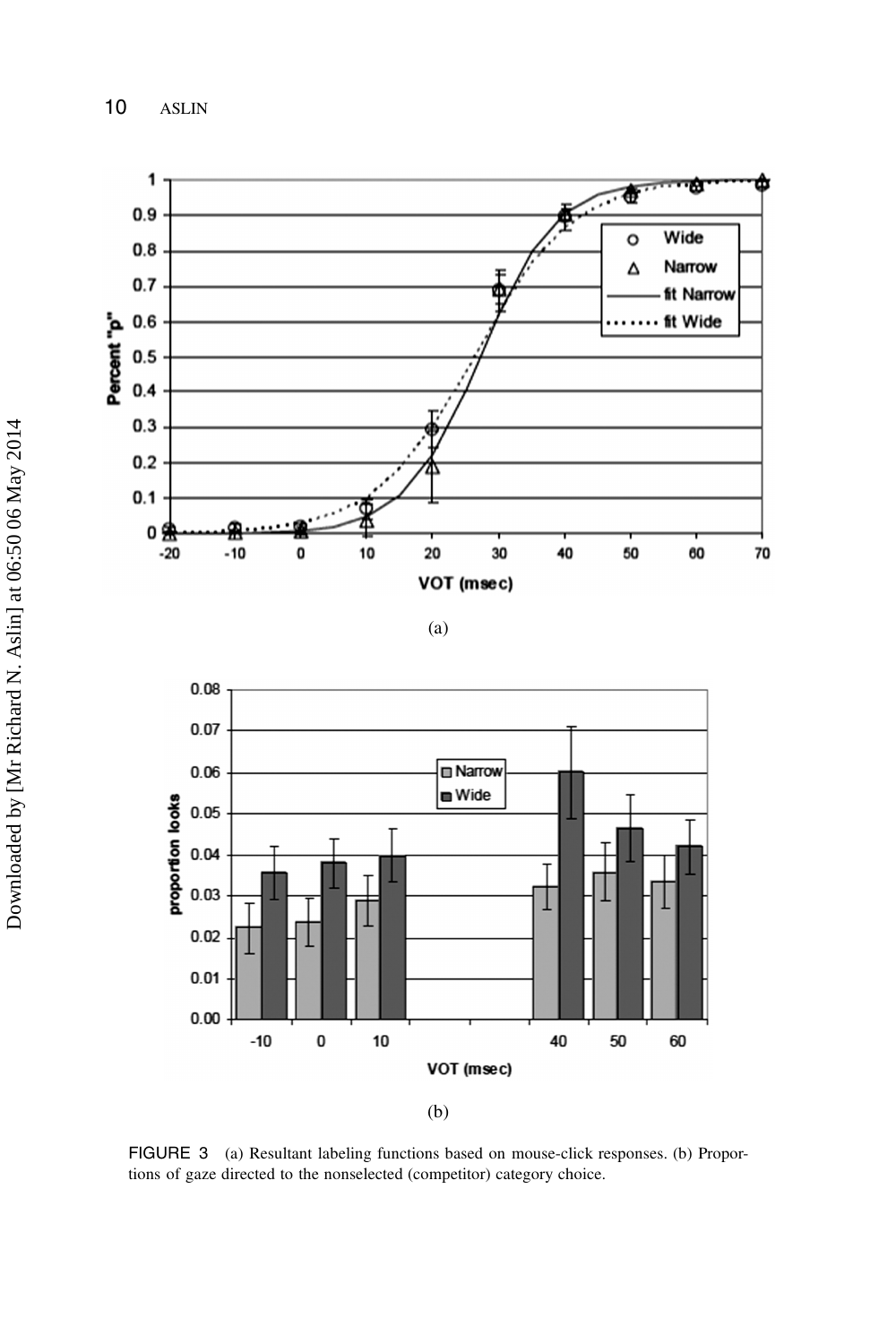the West." After this 45-min exposure to the story, participants performed a lexical-decision task with words in the story (e.g., witch), novel words (e.g., brick), and nonwords (e.g., \*wetch). Then in a second session at least a day later, the same participants listened to the same story but now pronounced in a different dialect. All of the front vowels were shifted such that /i/ became /I/,  $\frac{I}{I}$  became /e/, and so on. It is important to note that the back vowels were *not* shifted (e.g., /a/, /o/, /u/). This feature of the design allowed us to determine if a shift of a portion of the vowel space was sufficient to induce a wholesale shift of the listener's entire vowel space. After this second exposure phase to the novel dialect, participants performed the same lexical-decision task. Note, however, that a subset of the formerly unacceptable nonwords (e.g.,  $**wetch*$ ) was now an acceptable pronunciation of words in the novel dialect (e.g., wetch was now the correct pronunciation of the word witch in the standard dialect).

The results from the lexical-decision test after the two exposure phases (standard and accented) indicated that participants were significantly more likely to judge a nonword in the standard dialect as a word after they had been exposed to the novel dialect, provided of course that the pronunciation conformed to a word in the novel dialect. Moreover, that shift to judging nonwords as words after exposure to the novel dialect generalized to test items that were not presented in the exposure phase. However, only front vowels underwent this adaptation effect; that is, participants did not extend their generalization to the unadapted back vowels. Finally, participants continued to judge test items as words even after being exposed to the novel dialect despite the fact that these test items would not have been pronounced in that form in the novel dialect (e.g.,  $*$ *witch* is not a word in the novel dialect because it would be pronounced as *weech*). Thus, participants are biased to *add* new pronunciations to their mental dictionary but not to *delete* old pronunciations, at least over the course of 45 min of exposure.

A natural question that arises from the Maye, Aslin, et al. (2008) study is whether these same processes of accent or dialect adaptation apply early in development when children are first learning words. Katherine White investigated this question in the context of known words and novel words (White & Aslin, 2011). We knew from prior work (Swingley & Aslin, 2000, 2002; White & Morgan, 2008) that infants could detect that a known word was mispronounced (e.g., that gall was intended to be ball). But what happens when infants hear a novel word? Do they treat it as a mispronounced version of a known word presuming that the mispronunciation is similar to a known word—or as a new word to be added to their mental dictionary?

To address this question we presented 18-month-old infants with two pictures and measured to which picture they directed their gaze as a word was spoken. One picture depicted a known word and the other picture an unknown word. Replicating earlier studies, we found that when a mispronounced version of the known word was spoken, infants looked longer at the unknown object,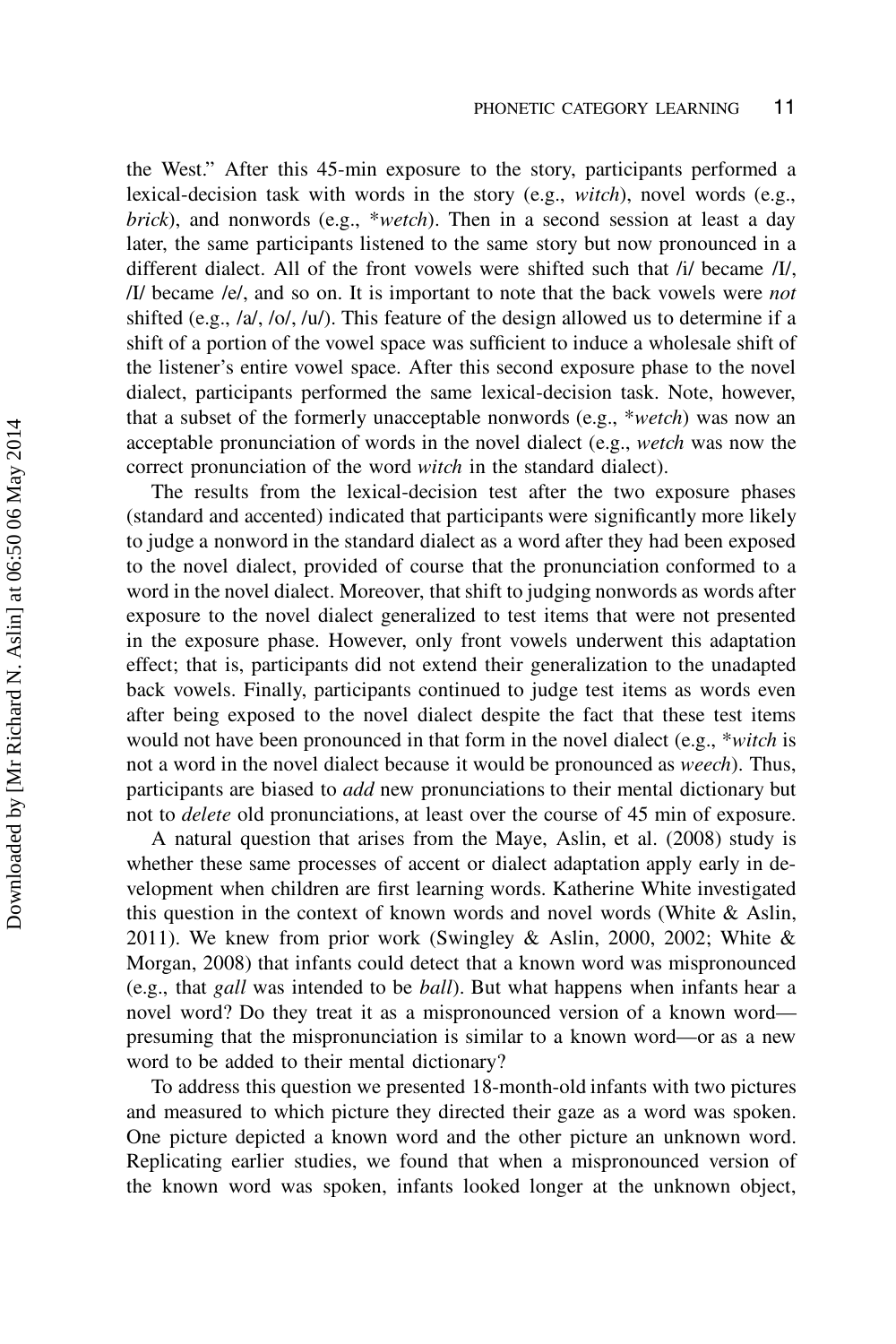suggesting that they detected the mispronunciation and by using the principle of mutual exclusivity (i.e., that each object has a single name) assigned the mispronounced word to the novel object. However, in a second group of infants the test phase was preceded by a labeling phase in which the known word was mispronounced in the context of a picture of the known object. This is analogous to having nonnative speakers of English demonstrate in an unambiguous context how they pronounce English words using their nonnative accent. For this group of infants, when confronted with the same test phase in which a picture of a known object and a novel object were present as the name of the known object was mispronounced, infants now looked longer at the known object. Moreover, when tested with known words that shared the same type of mispronunciation as was exhibited in the pretest labeling phase, infants generalized their acceptance of the mispronunciation to these words. These results are remarkably similar to those of Maye, Aslin, et al. (2008), although in a much simpler context (and without the separation of front vowels from back vowels).

In summary, the present review of three recent studies by my students illustrates that adults and infants are sensitive to the distributional properties of the ambient linguistic environment and utilize this information in a principled way to reach near optimal decisions about which phonetic category, and in turn which word, is being spoken in a given context. This process of distributional learning is also quite rapid, even in adults, suggesting that the phonological and lexical systems are undergoing continual updating based on both long-term and short-term weighting of distributional information.

## SENSORY-MOTOR LEARNING IN SPEECH PRODUCTION

As noted earlier, there is a tight coupling between the acoustic/phonetic information to which listeners are exposed and the vocal-articulatory gestures that produce that information. Under ordinary circumstances, this renders any conclusions about the mechanism that links perception and production virtually impenetrable to experimental investigation. One wedge into this tightly coupled system is to perturb the auditory feedback that results from a given articulatory gesture. Houde and Jordan (1998) provided an early example of this perturbation paradigm by altering the formant structure of a single vowel that was repeatedly spoken and feeding that vocal output back to the listener in real time (less than 100 ms delay). What Houde and Jordan found was that adults rapidly adjust their articulatory gestures to compensate for the anomalous auditory feedback induced by the perturbation. This is analogous to what happens under conditions of prism adaptation in the visual-motor domain—participants adjust their motor command so that the intended target (spatial location in vision or phonetic category in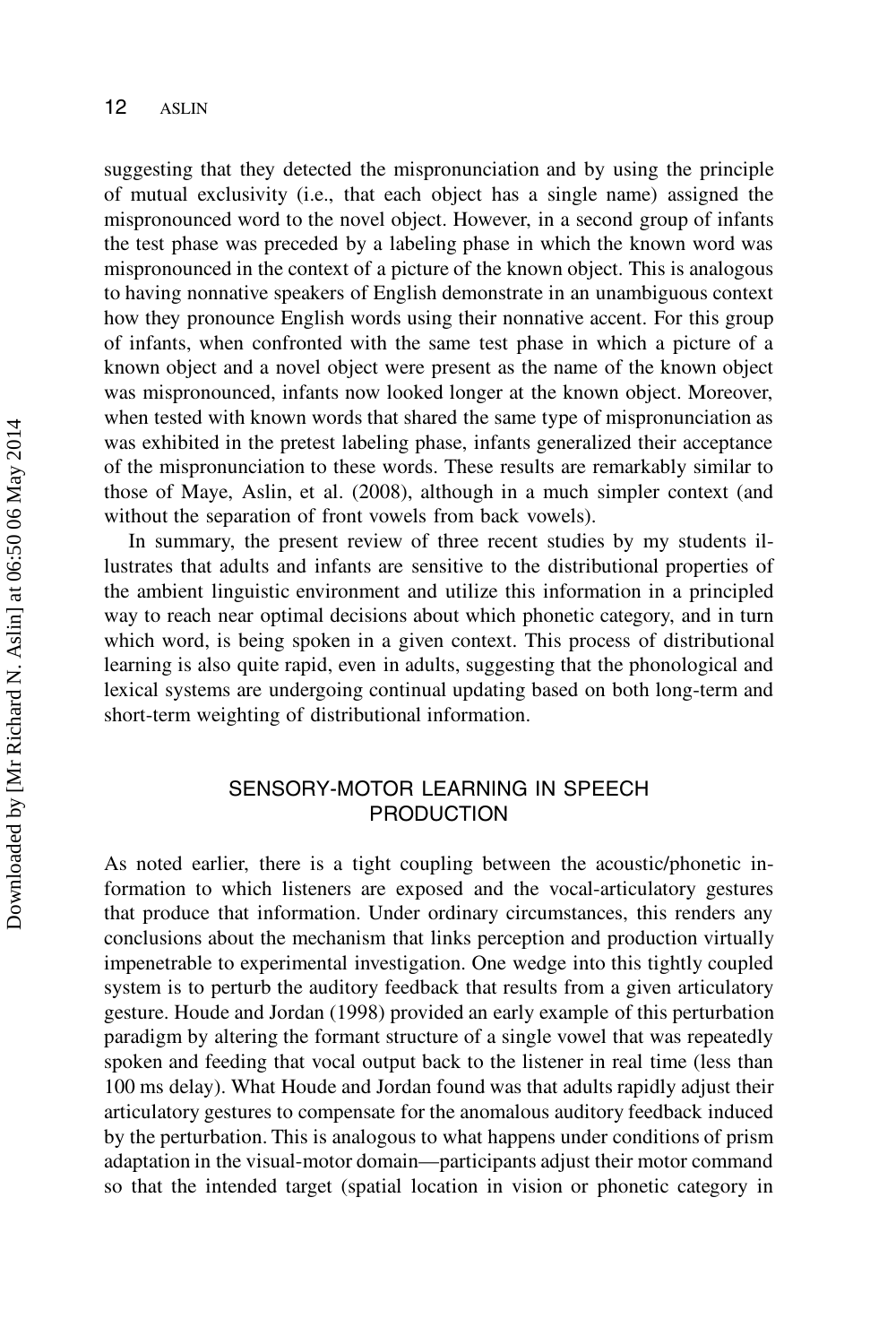

FIGURE 4 Design of the Frank et al. (2014) perturbation study. Arrows indicate direction of vowel shift (color figure available online).

speech) is achieved and show a negative aftereffect when the perturbation is removed.

In Austin Frank's dissertation, we were interested in whether the lexicon plays a role in how this auditory-motor adaptation process operates (Frank, Aslin, Jaeger, & Tanenhaus, 2014). In Houde and Jordan (1998), every participant repeated a single vowel, /I/, with half undergoing a perturbation toward /i/ and the other half toward /e/. A similar design was used in Frank et al., but now every participant was reading a list of words that contained a *variety* of vowels. On each trial, participants saw the text of a word in English and attempted to produce it. Prior to any perturbation, what they saw would lead them to produce the target word and they would hear themselves saying that word (i.e., all three levels of representation—text, motor command, and auditory feedback—would be isomorphic). However, when the perturbation was implemented, these three levels became uncoupled. As shown in Figure 4, the list of words was carefully chosen so that they formed triples in which all, some, or none of the members of the triples were words in English. Consider the bottom row in this figure. In the left panel, all three members of the triple are words in English (regardless of an upward or downward shift in the first formant of the vowel), whereas in the right panel none of the members of the triple are words. Crucially, in the top row, you can see that, depending on the direction of the vowel shift, we have uncoupled whether the auditory target or the motor command that must adapt to the perturbation is a word or a nonword in English.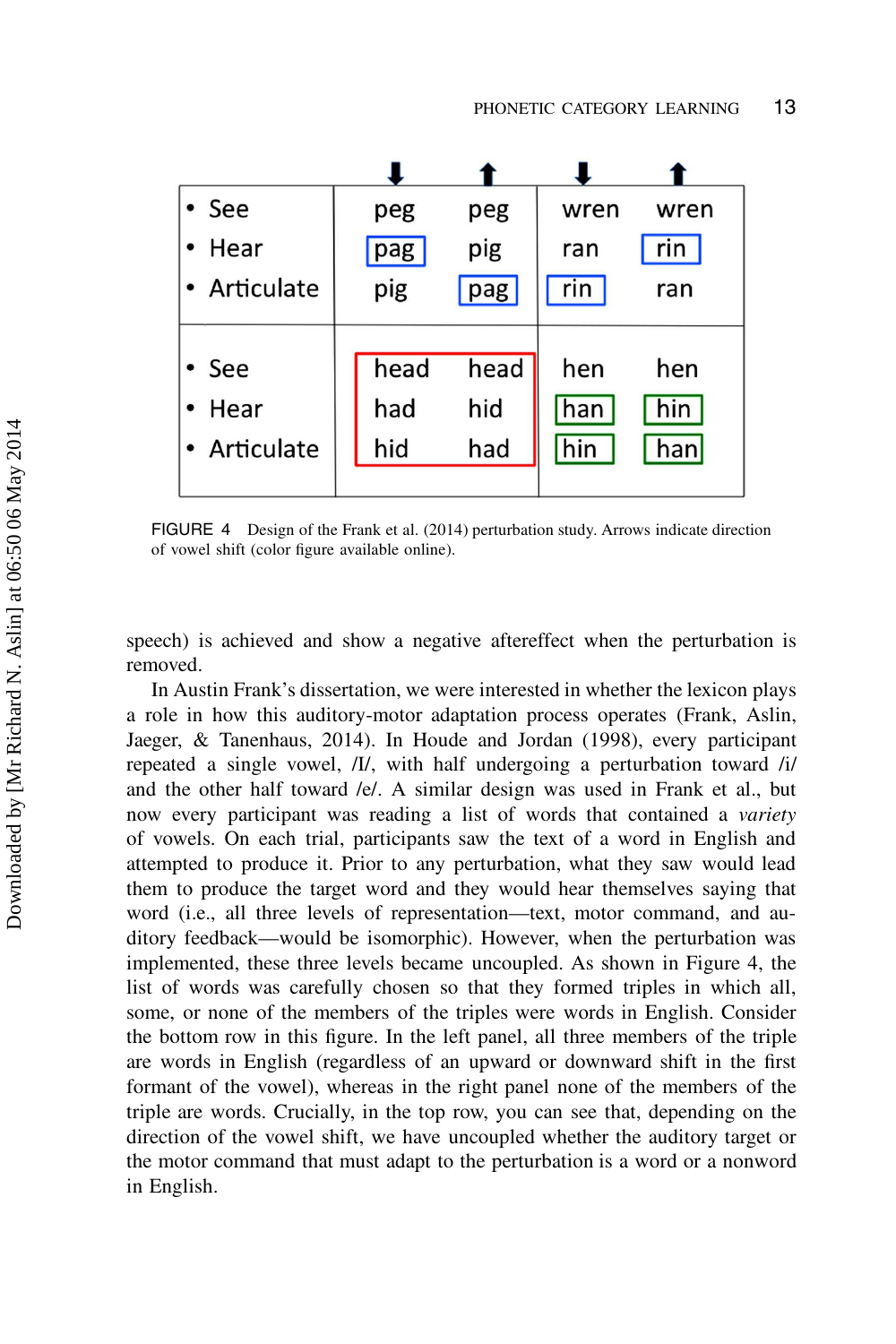The results of this study show a strong role for the lexicon in the *magnitude* of adaptation to the perturbation. The greatest adaptation occurred when *neither* the auditory target nor the motor command conformed to a word in English (i.e., the lower right panel in Figure 4). No significant adaptation occurred in any condition where there was articulatory competition (i.e., when the new motor command would have produced a word in English). And when there was no articulatory competition but there was auditory competition (i.e., the new auditory target was a word in English), the degree of adaptation was intermediate. These results not only show that the lexicon influences the magnitude of adaptation to speech perturbation but also that this recalibration of the auditory-motor system involved in speech production is remarkably flexible—on a trial-by-trial basis participants did not know which word would appear on the screen, yet they adjusted their articulations within the 100-ms period as the vocal gesture was being implemented.

### SUMMARY AND CONCLUSIONS

The overall theme of the four studies briefly reviewed in this article is that listeners and speakers maintain a close coupling between their perception of phonetic categories and the articulatory gestures required to produce these categories. This coupling is under adaptive control so that both slow changes in the overall distributional properties of the ambient linguistic input (e.g., dialect shifts) and rapid changes associated with switching among different talkers are seamlessly compensated for to ensure effective communication. Once a mature lexicon has been acquired, both the acoustic and articulatory similarities among words influence the ease with which the coupling between speech perception and speech production can be accomplished. These issues of sensory and motor coupling and adaptive plasticity were an important part of my training with Herb Pick in the mid-1970s, and it is to him and his intellectual rigor and unfailing enthusiasm for science that I dedicate this article.

#### ACKNOWLEDGMENT

This article is an edited version of a talk given at a Festschrift in honor of Herbert L. Pick, Jr., on June 5, 2012, in Minneapolis, Minnesota.

#### FUNDING

Preparation of this article was made possible, in part, by support from National Institutes of Health Grants HD-037082 and DC-05071.